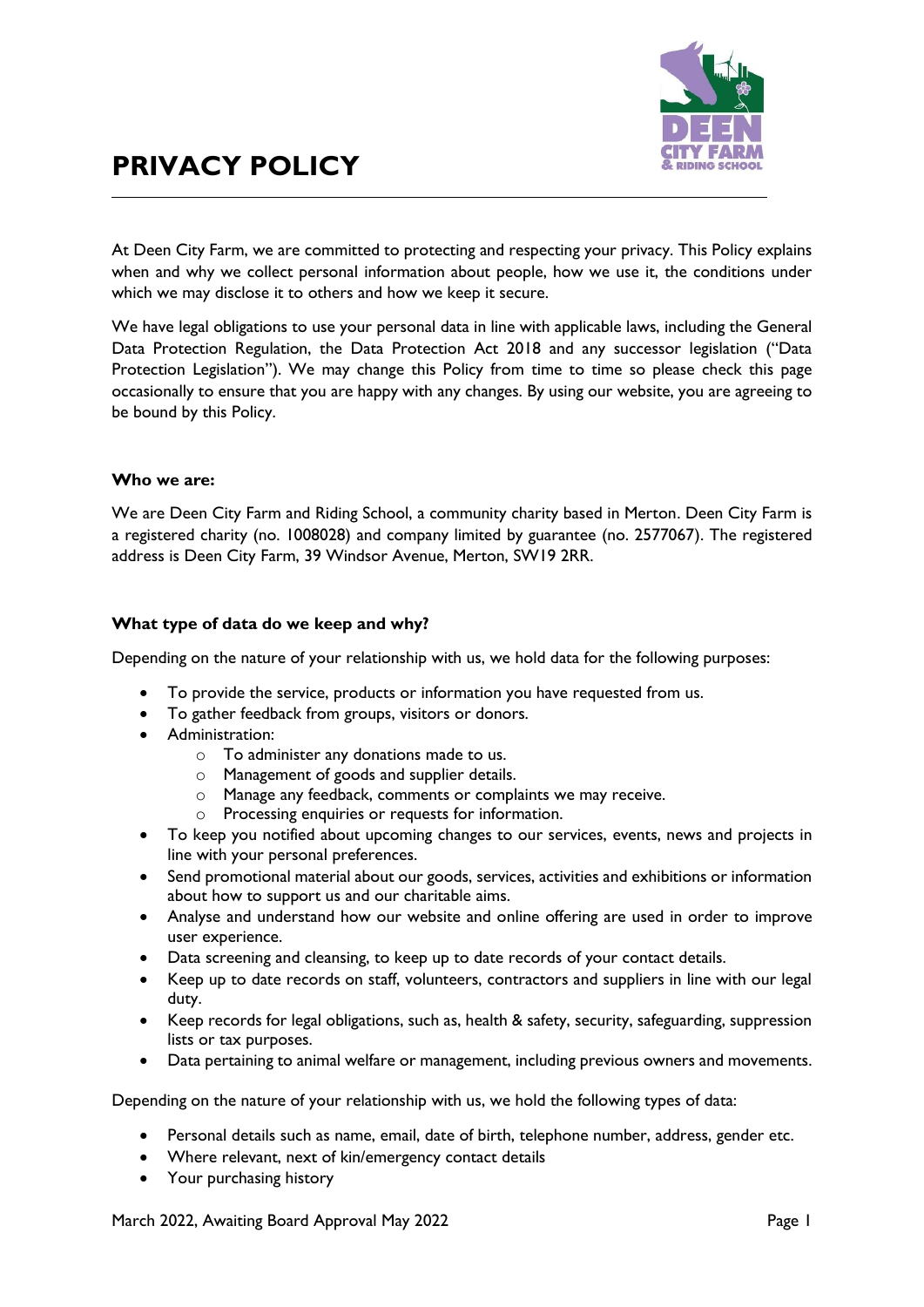- Contact preferences
- Correspondence sent to you or received by you.

We **do not** hold any financial details of customers on-site including credit and debit card information.

## **Data Retention**

We review our retention periods for personal information on a regular basis. We are legally required to hold some types of information to fulfil our statutory obligations (for example the collection of Gift Aid). We will hold your personal information on our systems for as long as is necessary for the relevant activity, or as long as is set out in any relevant contract you hold with us.

If you choose to opt out of direct marketing or digital communications we will retain a record of your preferences in order to abide by your request.

## **Who has access to your information?**

We will not sell or rent your information to third parties.

## **Third Party Service Providers**

We rely on a number of third-party service providers who work on our behalf: We may pass your information to our third-party service providers, agents, subcontractors and other associated organisations for the purposes of completing tasks and providing services to you on our behalf (for example to process donations and send you mailings). However, when we use third party service providers, we disclose only the personal information that is necessary to deliver the service and we have a contract in place that requires them to keep your information secure and not to use it for their own direct marketing purposes.

All our third-party data processors have been carefully chosen as service suppliers who also practice responsible data handling. Every third party we use has in place appropriate protections to ensure the security of the data we store or process with them and have clear policies for how they treat that data. But if in doubt you should review their individual Privacy Policies.

MailChimp (Email marketing): [Intuit®: Privacy | Privacy Statement](https://www.intuit.com/privacy/statement/)

Just Giving (Donations): [Privacy Policy 4.0 | JustGiving](https://www.justgiving.com/about/info/privacy-policy/privacy-policy-v30)

Quickbooks (invoicing system): [Intuit®: Privacy | Privacy Statement](https://www.intuit.com/privacy/statement/)

Microsoft (Email services) Privacy - [Microsoft privacy](https://privacy.microsoft.com/en-gb)

PayPal (Payment processing) [PayPal Privacy](https://www.paypal.com/myaccount/privacy/privacyhub)

Stripe (Payment processing) [Privacy Policy \(stripe.com\)](https://stripe.com/gb/privacy)

Mencap (DBS checks) [Apply For Your DBS Check Online Today | Mencap](https://www.mencap.org.uk/advice-and-support/our-services/disclosure-barring-service-dbs-checks)

ECPro (Riding School booking system) [ECPRO Website](https://ecpro.co.uk/en/contact)

Jack Petchey [Privacy | Jack Petchey Foundation](https://www.jackpetcheyfoundation.org.uk/privacy/)

BookingHound (Booking system) [Privacy Policy Statement | BookingHound](https://www.bookinghound.com/privacy-policy/)

CheckFront (Animal Boarding booking) [Checkfront Privacy Policy -](https://www.checkfront.com/privacy) Checkfront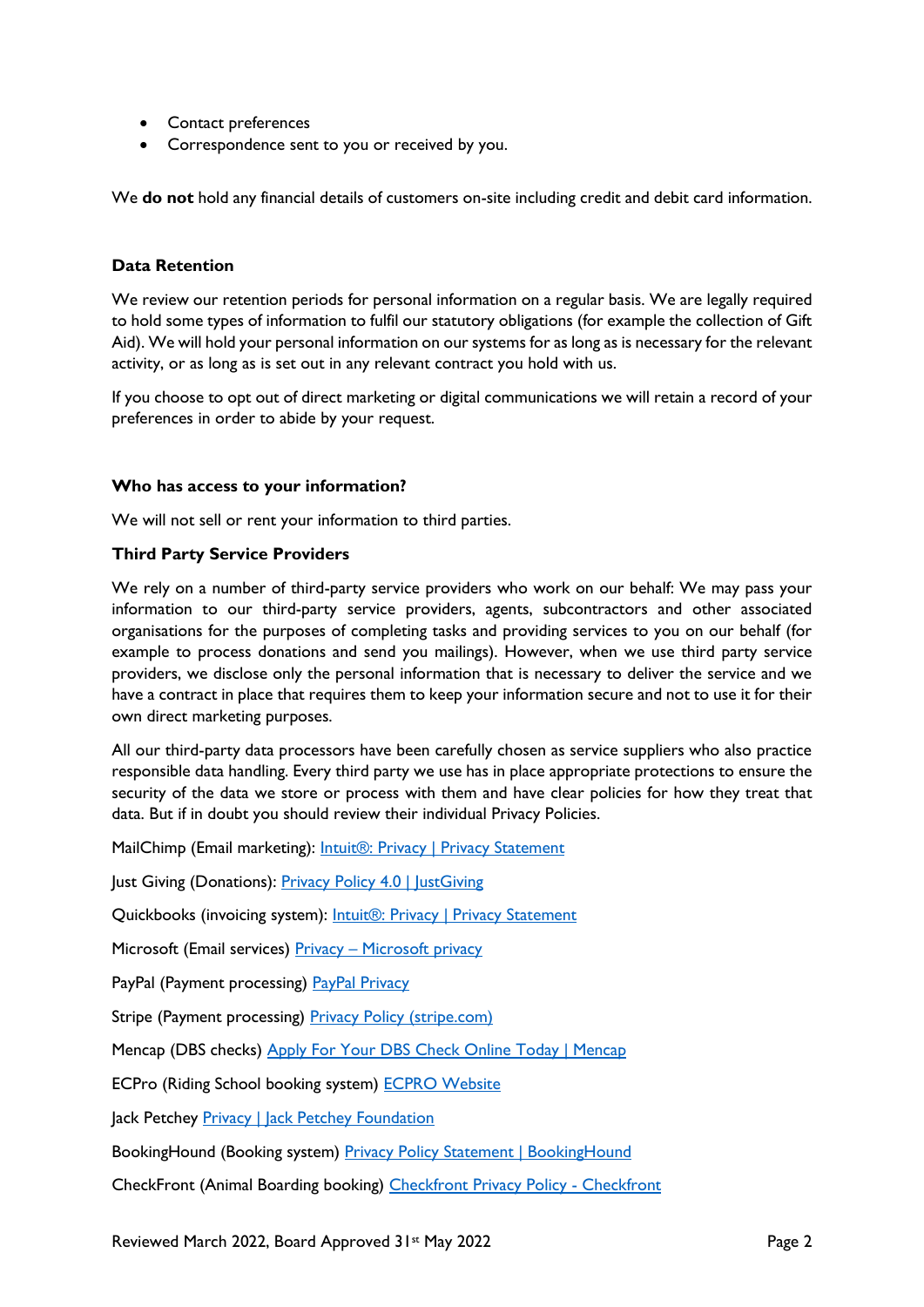## Wordpress (Website hosting) [Privacy Policy | WordPress.org English \(UK\)](https://en-gb.wordpress.org/about/privacy/)

## **Data Security**

We will never sell, distribute or intentionally make your personal information public and have implemented appropriate technical and organisational security measures to protect the data you share with us from loss and preserve its security and confidentiality.

To help ensure that all personal information is kept secure we implement the following security procedures:

- Digital files and documents holding personal information are securely locked with passwords.
- Any sensitive information (such as credit or debit card details) is encrypted and protected with the following software 128 Bit encryption on SSL. When you are on a secure page, a lock icon will appear in web browsers.
- Online data is stored securely, and password protected.
- Where hardcopies are needed they are securely locked away.
- Only authorised and appropriately trained staff can manage your information.

While we strive to keep your data as safe as possible, we cannot guarantee the security of any information you provide online, and in doing so you do this at your own risk.

## **Cookies**

Like many other websites, the Deen City Farm website uses cookies. 'Cookies' are small pieces of information sent by an organisation to your computer and stored on your hard drive to allow that website to recognise you when you visit. They collect statistical data about your browsing actions and patterns and do not identify you as an individual. For example, we use cookies to store your country preference. This helps us to improve our website and deliver a better more personalised service.

It is possible to switch off cookies by setting your browser preferences. For more information on how to switch off cookies on your computer, visit our full cookies policy. Turning cookies off may result in a loss of functionality when using our website.

#### **16 or Under**

We are concerned to protect the privacy of children aged 16 or under. If you are aged 16 or under, please get your parent/guardian's permission beforehand whenever you provide us with personal information.

#### **Transferring your information outside of the UK**

As part of the services offered to you through this website, the information which you provide to us may be transferred to countries outside the United Kingdom ("UK"). By way of example, this may happen if any of our servers are from time to time located outside of the UK. These countries may not have similar data protection laws to the UK. By submitting your personal data, you are agreeing to this transfer, storing or processing. If we transfer your information outside of the UK in this way, we will take steps to ensure that appropriate security measures are taken with the aim of ensuring that your privacy rights continue to be protected as outlined in this Policy.